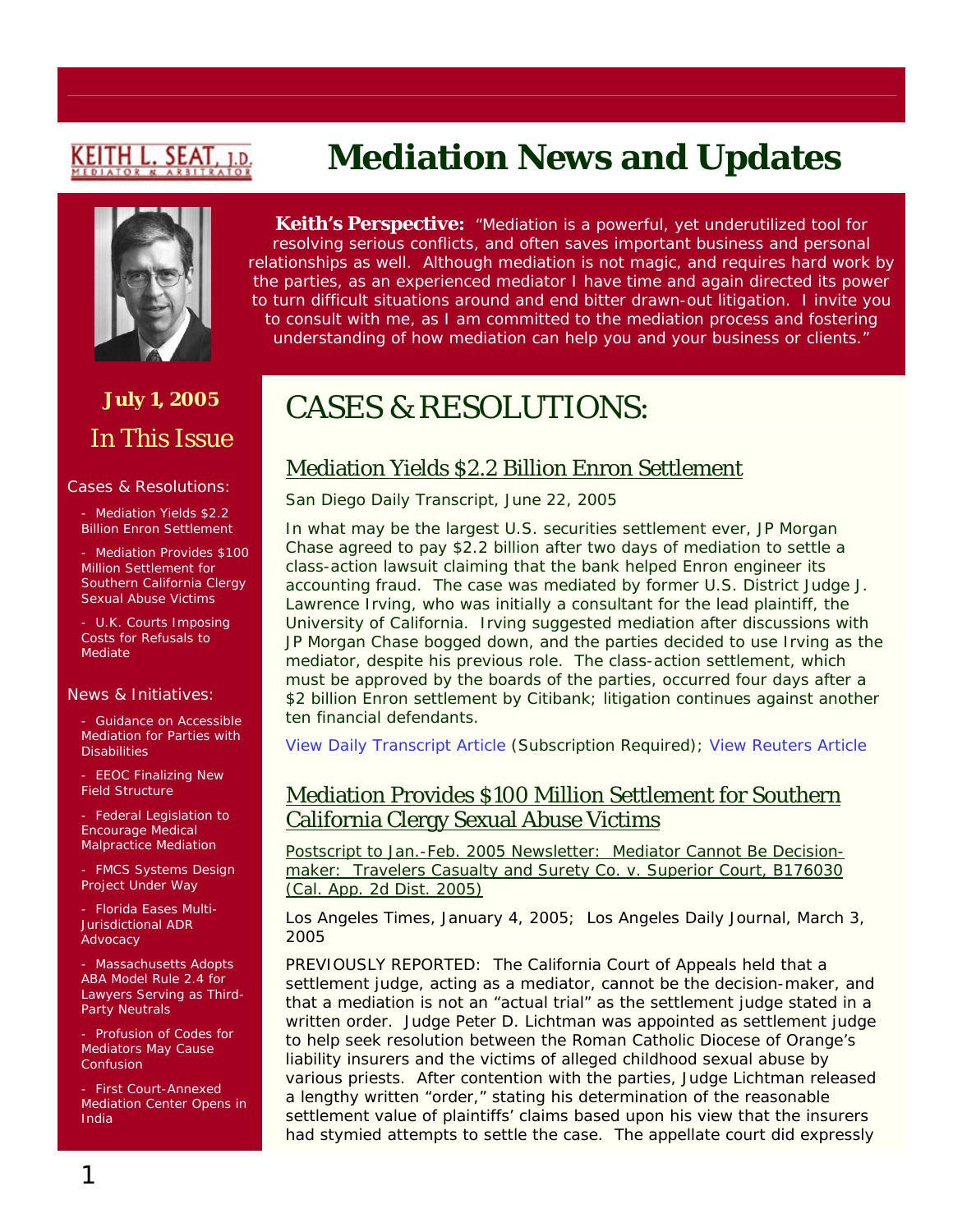Indian Chamber of Commerce Developing ADR Ties in U.S.

- Australian Executive Dispute Highlights Antitrust Issues

- JAMS and CEDR Form Transatlantic Alliance

- Universities Create Transformative Conflict Resolution Consortium

## **Mediation Quote**

"In general…everyone has a good inner core, and their negative ways, from the distasteful to the downright evil, rise from pain or deprivation they have suffered sometime in their life…. If we can understand the pain that underlies the negativity, we can invoke our compassion" – Suzanne Ghais, Extreme Facilitation

#### **International Mediation Information**

The Centre for Effective Dispute Resolution recently published tips for lawyers involved in international mediation. [View Tips](http://www.cedr.co.uk/index.php?location=/library/articles/tips_lawyers_intmed.htm)

state that a mediator may be evaluative and provide views to the parties, but may not issue "findings" or attempt to coerce the participants and thus vacated and sealed the mediation "order." Subsequent news accounts reported that Judge Lichtman has been replaced as the mediator in the case.

POSTSCRIPT: After a mediation conducted by Superior Court Judge Owen Lee Kwong, the Diocese of Orange agreed to pay \$100 million to settle the clergy sexual abuse cases. The Diocese will pay just over half of the settlement, with the remainder to be paid by the Diocese's eight insurers. The 90 plaintiffs are each to receive payment between \$500,000 and \$1.6 million; Orange Diocese Bishop Tod D. Brown further agreed to personally apologize to each of the victims.

[View LA Times Article](http://pqasb.pqarchiver.com/latimes/773637861.html?did=773637861&FMT=ABS&FMTS=FT&date=Jan+4%2C+2005&author=Jean+Guccione&pub=Los+Angeles+Times&desc=CALIFORNIA%3B+Orange+Bishop+to+Apologize+in+Huge+Abuse+Settlement%3B+A+record-setting+%24100-millio) (Subscription or Purchase Required)

## U.K. Courts Imposing Costs for Refusals to Mediate

#### *Legal Week Global Edition*, June 23, 2005

The trend toward mediation of commercial cases in the United Kingdom is being propelled by the parties' growing experience and understanding of the benefits of mediation on the one hand and the attitude of the courts in encouraging mediation on the other. Appellate decisions in the U.K. have been increasing the stakes by imposing costs on parties who refuse to mediate after the court recommends mediation, with a court of appeals recently stating that the legal profession "can no longer with impunity shrug aside reasonable requests to mediate."

[View Article](http://www.legalweek.com/ViewItem.asp?id=24640)

# NEWS & INITIATIVES:

## Guidance on Accessible Mediation for Parties with Disabilities

#### *ADRWorld.com*, May 12, 2005

The U.S. Equal Employment Opportunity Commission (EEOC), the National Council on Disability and the U.S. Department of Justice jointly released two publications (one for mediators and one for parties) on making the mediation process more accessible for disabled individuals in EEO disputes. Among other things, the mediator publication discusses the types of accommodations that may be required to make a mediation accessible and provides practice tips for ensuring accessibility in specific situations. It also provides guidance on maintaining the confidentiality of medical information disclosed during mediation and recommends types of ADA (Americans with Disabilities Act) training for mediators. The guidance for parties provides information on their right to accommodations and their responsibility to make needs known in a timely manner. One of the examples states that a "private practice solo mediator" would not likely be able to avoid paying for a sign language interpreter (or other expensive accommodation) as a "significant difficulty or expense" because the overall resources of the mediator would be considered, not just the fees from the single mediation.

[View Article](http://www.adrworld.com/sp.asp?id=38490) (Subscription Required); [View Publication for Mediators](http://www.ncd.gov/newsroom/publications/2005/ada_mediators.htm); [View](http://www.ncd.gov/newsroom/publications/2005/ada_parties.htm)  [Publication for Parties](http://www.ncd.gov/newsroom/publications/2005/ada_parties.htm)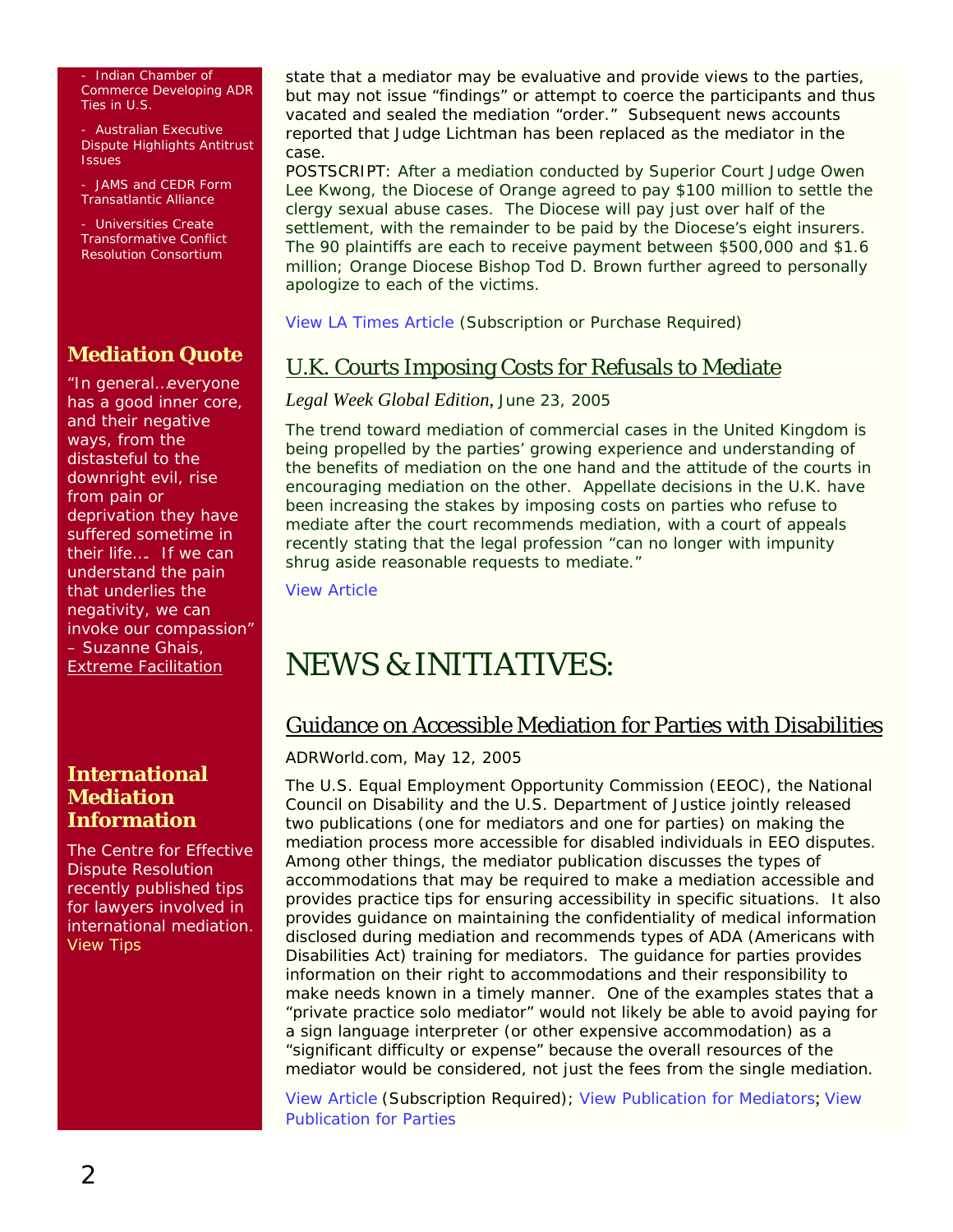## **Contact Information**

Please contact Keith with dispute resolution questions and to discuss any matters or issues that might be suitable for mediation or facilitation:

KEITH L. SEAT, 1.d.

Keith L. Seat, J.D. Mediator & Arbitrator Six Whitehall Court Silver Spring, MD 20901

Tel: 301-681-7450 Fax: 301-681-9243 Cell: 301-523-5535 [kseat@keithseat.com](mailto:kseat@keithseat.com) [www.keithseat.com](http://www.keithseat.com/)

## EEOC Finalizing New Field Structure

*EEOC Press Release*, June 2005

In an effort to flatten its field organization, the U.S. Equal Employment Opportunity Commission (EEOC) plans to vote on July 8 on a plan to change its field structure. The plan would reduce managers and administrators by converting eight district offices into field offices, and add front-line staff who conduct investigations, mediations and litigation, and provide educational services. If the plan is approved, there will be only 15 district offices overseeing 9 field offices, 15 area offices, and 14 local offices (two of which are being newly added in Mobile, Alabama, and Las Vegas, Nevada). The internal realignment is intended to improve efficiencies and customer service, but will not change the way the public interacts with the agency. The Commission will next work on streamlining its Washington headquarters, clarifying roles and responsibilities.

[View Press Release](http://www.eeoc.gov/abouteeoc/reposition/plan.html); [View Proposed Field Office Alignment](http://www.eeoc.gov/abouteeoc/reposition/fo-alignment.html); Compare [Current](http://www.eeoc.gov/abouteeoc/reposition/jurisdictioncurrent.html) and [Proposed](http://www.eeoc.gov/abouteeoc/reposition/jurisdictionproposed.html) Jurisdictional Boundaries.

## Federal Legislation to Encourage Medical Malpractice Mediation

*ADRWorld.com*, June 7, 2005

In an effort to encourage mediation and reduce litigation costs, legislation was introduced in the U.S. House of Representatives on May 26 to fund mediation programs addressing medical malpractice claims. The "Comprehensive Medical Malpractice Reform Act of 2005" (H.R. 2657) would fund mediation programs (through grants administered by the U.S. Department of Justice) which conform to the model used at Rush University Medical Center in Chicago. The Rush model, which claims a success rate exceeding 90 percent, uses a co-mediation system in which the plaintiff chooses one mediator from a roster of plaintiff's attorneys and a second from defense attorneys. The bill also provides that participation in mediation is to be completely voluntary and that all communications, including any apology or expression of remorse by a health care provider, are to be kept confidential. The legislation also seeks to reduce medical malpractice premiums by, among other things, capping the award of noneconomic damages and establishing a mechanism for reporting medical errors. The bill has been referred to the House Judiciary Committee.

[View Article](http://www.adrworld.com/sp.asp?id=38490) (Subscription Required); [View H.R. 2657](http://thomas.loc.gov/)

## FMCS Systems Design Project Under Way

#### *Akron Beacon Journal*, May 31, 2005

A new employee dispute resolution system has been successfully launched at the Akron General Medical Center, the first created by the Federal Mediation and Conciliation Service (FMCS) under its Dynamic Adaptive Dispute Systems (DyADS) pilot project. This FMCS project designs dispute resolution systems for conflicts *not* covered by collective bargaining agreements. The Akron General system began in February and relies on an ombudsman to assist in resolving concerns of employees and/or management, including bringing the parties together when necessary. The FMCS recently launched additional DyADS projects at the U.S. Department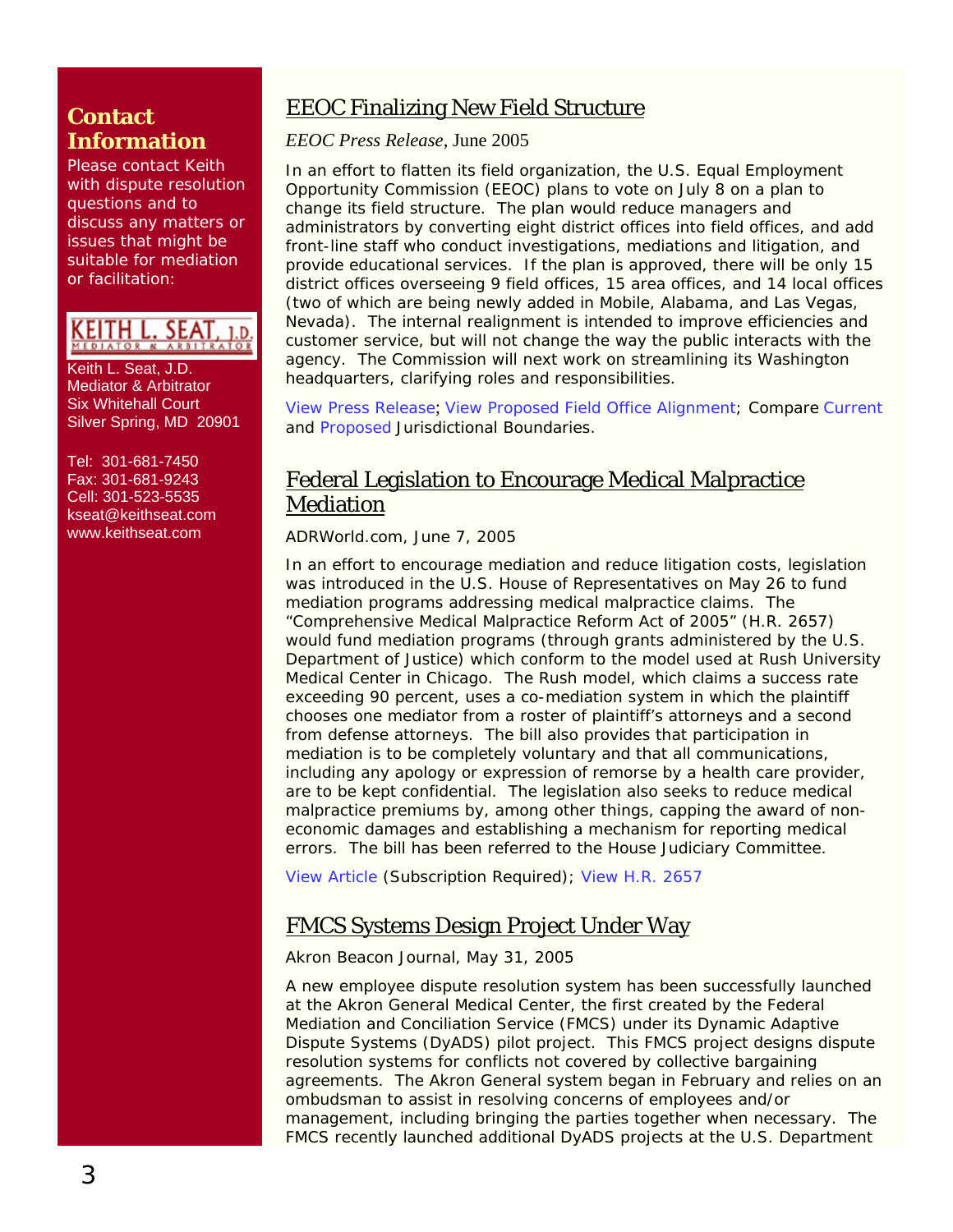of Health and Human Services and at Bechtel Nevada.

[View Article;](http://www.ohio.com/mld/beaconjournal/11777331.htm) [View FMCS Press Release](http://www.fmcs.gov/internet_text_only/itemDetail.asp?categoryID=39&itemID=19312)

## Florida Eases Multi-Jurisdictional ADR Advocacy

#### *Sunethics.com*, May 12, 2005

New Florida rules will make it easier for lawyers from outside Florida to represent clients in mediation and other alternative dispute resolution (ADR) proceedings in Florida. Amended Rule 4-5.5 permits lawyers from other jurisdictions to provide legal services "in or reasonably related" to a mediation or other ADR proceeding if the client "resides in or has an office in" the lawyer's home jurisdiction or "where the services arise out of or are reasonably related to" the lawyer's practice in his or her home jurisdiction. Rule 4-5.5 (c)(3), (d)(3). The lawyer must obtain admission *pro hac vice* for court-annexed arbitration or mediation, or if court rules or law require. The new rules were adopted by the Florida Supreme Court on May 12 and take effect on January 1, 2006; they focus on advocates and the "practice of law" without discussing the activities of mediators or other neutrals.

[View Article;](http://www.sunethics.com/news_item_6.htm) [View Florida Supreme Court Opinion](http://www.floridasupremecourt.org/decisions/2005/sc04-135.pdf); [View Amended Rule 4-](http://www.sunethics.com/4-5_5_new.htm) [5.5](http://www.sunethics.com/4-5_5_new.htm)

## Massachusetts Adopts ABA Model Rule 2.4 for Lawyers Serving as Third-Party Neutrals

*Massachusetts Lawyers Weekly,* June 20, 2005

Stating that "alternative dispute resolution has become a substantial part" of the justice system, the Massachusetts Supreme Judicial Court adopted ABA Model Rule of Professional Conduct 2.4 governing lawyers acting as mediators or other third-party neutrals, effective July 1. Rule 2.4 requires a neutral who is a lawyer to explain to *pro se* parties that the neutral is not representing them as an attorney, including enough explanation for the *pro se* parties to understand differences such as the inapplicability of the attorney-client privilege.

[View Article;](http://www.masslawyersweekly.com/subscriber/archives_FTS.cfm?page=ma/05/6200530.htm&recID=340065&QueryText=2%2E4) [View ABA Model Rule 2.4](http://www.law.cornell.edu/ethics/aba/current/CRule_2.4.htm)

## Profusion of Codes for Mediators May Cause Confusion

*The Legal Intelligencer*, May 16, 2005

Mediators face ethical challenges from the profusion of overlapping and in some instances contradictory guidelines and codes of conduct. Mediators coming from professional backgrounds are subject to ethical guidelines based on those professions in addition to the codes and guidelines specifically for mediators. Thus, mediators from different professional backgrounds facing the same problem might be compelled to follow different courses of action, while mediators who are not members of another profession would be subject only to the guidelines and codes for mediators. Although in many cases the codes and guidelines are not in conflict, the proliferation of mediation codes and guidelines by government agencies, courts, businesses, professional associations and private alternative dispute resolution providers leads to complexity and likely confusion.

[View Article](http://www.law.com/jsp/pa/PubArticlePA.jsp?id=1116147905004) (Subscription Required)

# **Subscribe**

Feel free to share this mediation newsletter with others who may be interested. Current and past issues of the newsletter may be accessed at www.keithseat.com/pu blications.htm.

If you did not receive this newsletter directly from Keith's mediation newsletter list (mediation\_news@keit hseat.com), you may subscribe by clicking [here](mailto:mediation_news-subscribe@keithseat.com) to send an e-mail to [mediation\\_news](mailto:mediation_news-subscribe@keithseat.com)[subscribe@keithseat.co](mailto:mediation_news-subscribe@keithseat.com) [m.](mailto:mediation_news-subscribe@keithseat.com)

However, if you did receive this newsletter directly and would prefer not to, you may unsubscribe by clicking [here](mailto:mediation_news-unsubscribe@keithseat.com) to send an e-mail to mediation news[unsubscribe@keithseat.](mailto:mediation_news-unsubscribe@keithseat.com) [com](mailto:mediation_news-unsubscribe@keithseat.com) or by sending an e-mail stating "unsubscribe" to [Admin@KeithSeat.com](mailto:Admin@KeithSeat.com).

Thanks.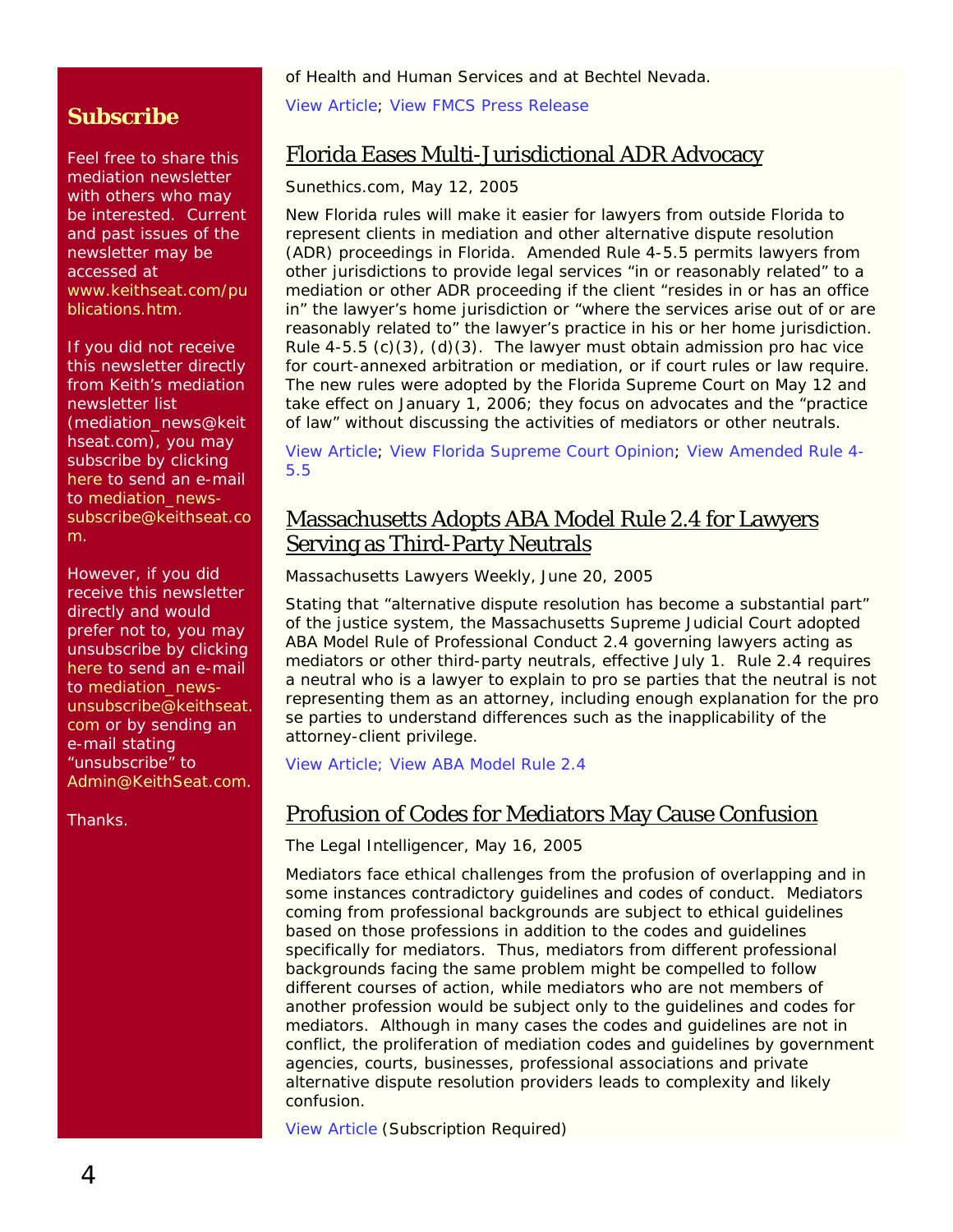### First Court-Annexed Mediation Center Opens in India

*The Hindu,* June 10, 2005; June 27, 2005

The first court-annexed mediation center in India opened in the State of Tamil Nadu on April 9. Housed at the Madras High Court, the Tamil Nadu Mediation and Conciliation Centre will mediate a broad range of cases, including commercial, property, partnership and family disputes. Judges may refer cases to mediation, which are typically to be conducted within 60 days, by mediators who will be paid a "nominal sum" set by the court. The Centre organized a training program in which two U.S.-based mediation trainers trained 40 former judges and lawyers as mediators. The Chief Justice expects the program to be extended to other types of courts soon and indicated that eventually every court in the state will have a mediation center.

[View June 10 Article;](http://www.hindu.com/2005/06/10/stories/2005061007791100.htm) [View June 27 Article](http://www.hindu.com/2005/06/27/stories/2005062713170800.htm)

### Indian Chamber of Commerce Developing ADR Ties in U.S.

#### *Telegraphindia.com,* June 14, 2005

The Indian Chamber of Commerce (ICC) is establishing connections with the (U.S.) Council of State Governments and the University of Kentucky in order to expand beyond arbitration and begin offering mediation services for international commercial disputes involving India. A 12-person team from the ICC will visit the United States in July for training and meetings with experts on mediation, reconciliation and arbitration at Harvard Law School, the American Arbitration Association and Northern Virginia Mediation Service.

[View Article;](http://www.telegraphindia.com/1050614/asp/calcutta/story_4862878.asp) [View ICC Website](http://www.indianchamber.org/)

#### Australian Executive Dispute Highlights Antitrust Issues

#### *News.com.au,* June 25, 2005

An Australian court-ordered mediation is scheduled for early July between Amcor and the former head of its Australian corrugated cardboard division who was fired for taking confidential information and recruiting other executives to establish a rival consulting business. But what might otherwise be a routine mediation over the executive's A\$1.9 million damage claims is gaining more attention due to the executive's assertions that he was forced to engage in illegal price-fixing which he claims was pervasive at Amcor; the company acknowledged that it might have breached antitrust laws only in its cardboard division. The parties and the court are now trying to determine the extent to which confidential documents seized from the executives may be retained by the company and used in the pending mediation and any litigation that remains after the mediation.

[View Article](http://finance.news.com.au/story/0,10166,15721075-462,00.html)

#### JAMS and CEDR Form Transatlantic Alliance

*Lloyd's List International*, June 8, 2005 The Centre for Effective Dispute Resolution (CEDR), Europe's biggest